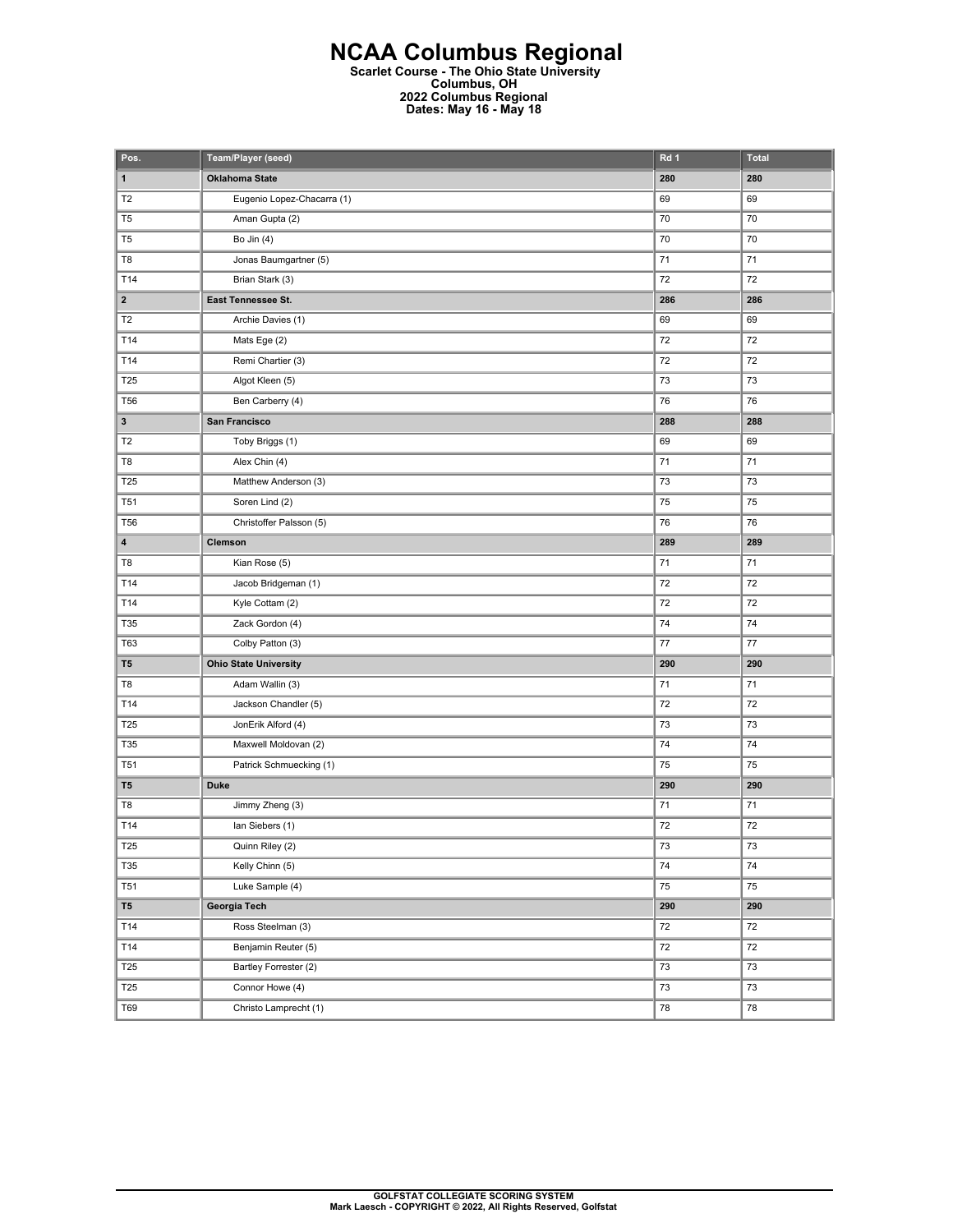| Pos.            | Team/Player (seed)              | Rd 1    | <b>Total</b> |
|-----------------|---------------------------------|---------|--------------|
| 8               | <b>Arkansas</b>                 | 292     | 292          |
| $\mathbf{1}$    | Julian Perico (5)               | 68      | 68           |
| T35             | Mateo Fernandez De Oliveira (1) | 74      | 74           |
| T35             | Luke Long (2)                   | 74      | 74           |
| <b>T56</b>      | Segundo Pinto (3)               | 76      | 76           |
| <b>T63</b>      | Wil Gibson (4)                  | $77 \,$ | $77 \,$      |
| 9               | Kentucky                        | 294     | 294          |
| T <sub>5</sub>  | Garrett Wood (2)                | 70      | 70           |
| T14             | Alex Goff (3)                   | 72      | 72           |
| T35             | Jay Kirchdorfer (5)             | 74      | 74           |
| T69             | Jacob Cook (1)                  | 78      | 78           |
| T72             | Campbell Kremer (4)             | 80      | 80           |
| 10              | Northwestern                    | 295     | 295          |
| T25             | Varun Chopra (5)                | 73      | 73           |
| T35             | David Nyfjall (1)               | 74      | 74           |
| T35             | Eric McIntosh (2)               | 74      | 74           |
| T35             | Cameron Adam (3)                | 74      | 74           |
| T <sub>51</sub> | James Imai (4)                  | 75      | 75           |
| 11              | <b>Wright State</b>             | 297     | 297          |
| T14             | Davis Root (5)                  | 72      | 72           |
| T25             | Tyler Goecke (1)                | 73      | 73           |
| <b>T56</b>      | Mikkel Mathiesen (2)            | 76      | 76           |
| <b>T56</b>      | Cole Corder (4)                 | 76      | 76           |
| T69             | Bryce Haney (3)                 | 78      | 78           |
| 12              | <b>Florida Gulf Coast U</b>     | 298     | 298          |
| T25             | Austin Cherichella (1)          | 73      | 73           |
| T35             | Pierre Viallaneix (3)           | 74      | 74           |
| T35             | Brady Madsen (5)                | 74      | 74           |
| <b>T63</b>      | Frankie Capan III (2)           | 77      | 77           |
| T72             | Jon Hopkins (4)                 | 80      | 80           |
| 13              | <b>Southern Illinois</b>        | 307     | 307          |
| T35             | Matthis Besard (1)              | 74      | 74           |
| <b>T56</b>      | Birgir Magnusson (3)            | 76      | 76           |
| <b>T63</b>      | Braden Hoisington (5)           | 77      | $77 \,$      |
| T72             | Markus Wilhelmsen (4)           | 80      | 80           |
| 75              | Tom Cleaton (2)                 | 81      | 81           |